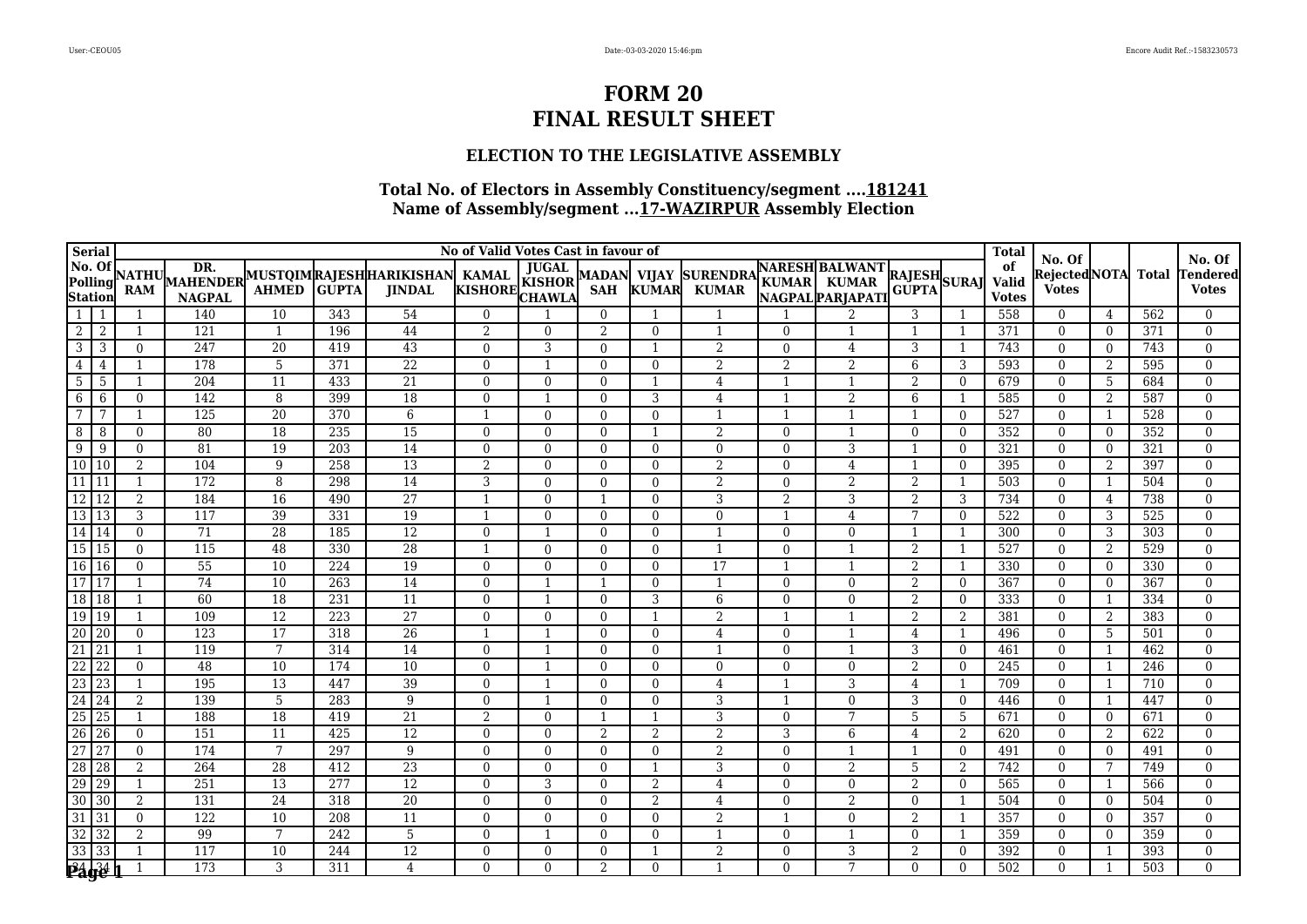### **ELECTION TO THE LEGISLATIVE ASSEMBLY**

| Serial                                                                                                        | No of Valid Votes Cast in favour of |                     |                  |                 |              |                                                         |                |                |                            |                              |                                 |                          |                                                          |                              | <b>Total</b>   |                             |                                                |                | No. Of       |                         |
|---------------------------------------------------------------------------------------------------------------|-------------------------------------|---------------------|------------------|-----------------|--------------|---------------------------------------------------------|----------------|----------------|----------------------------|------------------------------|---------------------------------|--------------------------|----------------------------------------------------------|------------------------------|----------------|-----------------------------|------------------------------------------------|----------------|--------------|-------------------------|
|                                                                                                               |                                     | <b>NATHU</b><br>RAM | <b>NAGPAL</b>    | <b>AHMED</b>    | <b>GUPTA</b> | MAHENDER MUSTOIMRAJESHHARIKISHAN KAMAL<br><b>JINDAL</b> | KISHORE KISHOR | <b>JUGAL</b>   | <b>MADAN</b><br><b>SAH</b> | <b>VIJAY</b><br><b>KUMAR</b> | <b>SURENDRA</b><br><b>KUMAR</b> |                          | <b>NARESH BALWANT</b><br>KUMAR KUMAR<br>NAGPAL PARJAPATI | <b>RAJESH</b><br>GUPTA SURAJ |                | of<br>Valid<br><b>Votes</b> | No. Of<br><b>Rejected NOTA</b><br><b>Votes</b> |                | <b>Total</b> | endered<br><b>Votes</b> |
|                                                                                                               |                                     |                     | 240              | $7\phantom{.0}$ | 320          | 20                                                      | 2              | 2              | $\theta$                   | $\theta$                     | 2                               | $\Omega$                 |                                                          | 4                            |                | 600                         | $\theta$                                       | -1             | 601          | $\Omega$                |
|                                                                                                               |                                     |                     | 278              | 9               | 278          | $\overline{26}$                                         | $\Omega$       | $\mathbf{1}$   | $\Omega$                   | $\theta$                     | $\theta$                        | $\overline{\mathcal{L}}$ |                                                          | 2                            |                | 599                         | $\theta$                                       | $\overline{0}$ | 599          | $\mathbf{0}$            |
|                                                                                                               |                                     | $\mathbf{0}$        | 182              | 6               | 186          | 24                                                      | $\mathbf{1}$   | $\mathbf{0}$   | $\Omega$                   | $\theta$                     | $\overline{0}$                  | $\Omega$                 | $\mathbf{0}$                                             | 3                            | $\overline{2}$ | 404                         | $\theta$                                       | 1              | 405          | $\mathbf{0}$            |
|                                                                                                               |                                     | $\mathbf{0}$        | 203              | $\overline{13}$ | 269          | $\overline{23}$                                         | $\mathbf{1}$   | $\mathbf{1}$   |                            | $\theta$                     | $\overline{1}$                  |                          | 2                                                        | 6                            | 3              | 524                         | $\theta$                                       | 3              | 527          | $\mathbf{0}$            |
|                                                                                                               |                                     | 1                   | 115              | $\overline{12}$ | 152          | 11                                                      | $\Omega$       | $\mathbf{0}$   | $\Omega$                   | $\theta$                     | $\theta$                        | $\Omega$                 | $\Omega$                                                 | -1                           | $\theta$       | 292                         | $\theta$                                       | 1              | 293          | $\mathbf{0}$            |
|                                                                                                               |                                     | $\Omega$            | 181              | 8               | 209          | $\overline{21}$                                         | -1             | $\mathbf{1}$   | $\Omega$                   | $\theta$                     | -1                              | $\Omega$                 | $\Omega$                                                 | 2                            | -1             | 425                         | $\theta$                                       | $\theta$       | 425          | $\mathbf{0}$            |
|                                                                                                               |                                     | $\overline{2}$      | 159              | 19              | 487          | 20                                                      | 2              | $\theta$       | $\Omega$                   | -1                           | $\Omega$                        | 3                        | 6                                                        | $\Omega$                     | $\Omega$       | 699                         | $\overline{0}$                                 | 4              | 703          | $\mathbf{0}$            |
|                                                                                                               |                                     | $\theta$            | 123              | 27              | 347          | $\overline{12}$                                         | $\mathbf{0}$   |                |                            | $\Omega$                     | $\Omega$                        | $\overline{4}$           | $\overline{2}$                                           |                              |                | 519                         | $\Omega$                                       | $\overline{4}$ | 523          | $\mathbf{0}$            |
|                                                                                                               |                                     |                     | 146              | 14              | 394          | 13                                                      | $\Omega$       | $\overline{0}$ | $\mathbf{0}$               | $\mathbf{1}$                 | $\mathbf{1}$                    | $\Omega$                 | 4                                                        |                              | 2              | 577                         | $\Omega$                                       | 1              | 578          | $\mathbf{0}$            |
|                                                                                                               |                                     |                     | 92               | $\overline{18}$ | 326          | $\overline{32}$                                         | $\Omega$       | $\overline{2}$ | $\Omega$                   | $\theta$                     | 1                               |                          | 4                                                        | 2                            | $\Omega$       | 479                         | $\theta$                                       | 6              | 485          | $\Omega$                |
|                                                                                                               |                                     | $\Omega$            | 378              | 1               | 267          | 24                                                      | $\overline{1}$ | $\mathbf{0}$   | $\Omega$                   | $\theta$                     | $\overline{0}$                  | $\Omega$                 | $\Omega$                                                 |                              | $\Omega$       | 672                         | $\theta$                                       | -5             | 677          | $\mathbf{0}$            |
|                                                                                                               |                                     | $\Omega$            | 137              | $\theta$        | 105          | 5                                                       | $\mathbf{0}$   | $\Omega$       | $\mathbf{0}$               | $\theta$                     | $\theta$                        | $\Omega$                 | $\Omega$                                                 | $\Omega$                     | $\Omega$       | 247                         | $\theta$                                       | 5              | 252          | $\Omega$                |
|                                                                                                               |                                     | 2                   | 525              | $\mathbf{0}$    | 278          | $\overline{32}$                                         | $\Omega$       | $\overline{0}$ | $\mathbf{0}$               | $\theta$                     | $\theta$                        | $\Omega$                 |                                                          |                              | $\Omega$       | 839                         | $\theta$                                       | 7              | 846          | $\mathbf{0}$            |
|                                                                                                               |                                     | $\Omega$            | 367              | $\overline{0}$  | 212          | $\overline{13}$                                         | $\Omega$       | $\overline{0}$ | $\mathbf{0}$               | $\theta$                     | $\overline{0}$                  | $\Omega$                 | $\theta$                                                 | $\Omega$                     | $\Omega$       | 592                         | $\overline{0}$                                 | 3              | 595          | $\mathbf{0}$            |
|                                                                                                               |                                     | $\Omega$            | 421              | $\theta$        | 212          | 16                                                      | $\Omega$       | $\theta$       | $\Omega$                   | $\theta$                     | $\theta$                        | 0                        | $\Omega$                                                 | $\Omega$                     | $\Omega$       | 649                         | $\mathbf{0}$                                   | 7              | 656          | $\Omega$                |
|                                                                                                               |                                     | $\Omega$            | 430              | $\mathbf{1}$    | 284          | 10                                                      | $\Omega$       | $\theta$       | $\Omega$                   | $\theta$                     | $\theta$                        | $\Omega$                 | $\overline{0}$                                           |                              | $\Omega$       | 726                         | $\theta$                                       | 4              | 730          | $\Omega$                |
|                                                                                                               |                                     |                     | 258              | $\mathbf{0}$    | 214          | 14                                                      | $\Omega$       | $\Omega$       | $\Omega$                   | $\theta$                     | $\Omega$                        | $\Omega$                 | $\Omega$                                                 | $\overline{0}$               | $\Omega$       | 487                         | $\Omega$                                       | 4              | 491          | $\Omega$                |
|                                                                                                               |                                     | $\mathbf{0}$        | 189              | $\mathbf{0}$    | 147          | 13                                                      | $\mathbf{0}$   | $\overline{0}$ | $\mathbf{0}$               | $\theta$                     | $\overline{0}$                  | $\Omega$                 | $\Omega$                                                 | $\theta$                     | $\overline{0}$ | 349                         | $\theta$                                       | 3              | 352          | $\mathbf{0}$            |
|                                                                                                               |                                     | $\Omega$            | 562              | $\overline{1}$  | 272          | 19                                                      | $\Omega$       | $\Omega$       | $\Omega$                   | $\theta$                     | $\theta$                        | 6                        | $\Omega$                                                 |                              | $\Omega$       | 861                         | $\theta$                                       | 8              | 869          | $\mathbf{0}$            |
|                                                                                                               |                                     | $\mathbf{0}$        | 439              | 1               | 201          | 12                                                      | $\mathbf{0}$   | $\mathbf{0}$   | $\Omega$                   | $\Omega$                     | $\theta$                        | $\Omega$                 | $\theta$                                                 | $\Omega$                     | $\Omega$       | 653                         | $\theta$                                       | 7              | 660          | $\mathbf{0}$            |
|                                                                                                               |                                     | $\theta$            | 362              | $\theta$        | 155          | 6                                                       | $\Omega$       | $\Omega$       | $\Omega$                   | $\Omega$                     | $\theta$                        | $\Omega$                 |                                                          |                              | $\Omega$       | 525                         | $\theta$                                       | 4              | 529          | $\mathbf{0}$            |
|                                                                                                               |                                     | $\mathbf{0}$        | 362              | $\theta$        | 155          | 30                                                      | $\Omega$       | $\theta$       | $\Omega$                   | $\theta$                     | $\theta$                        | $\Omega$                 | $\theta$                                                 | $\Omega$                     | $\Omega$       | 547                         | $\theta$                                       | 3              | 550          | $\mathbf{0}$            |
|                                                                                                               |                                     | $\mathbf{0}$        | 345              | 2               | 279          | $\overline{12}$                                         | $\mathbf{0}$   | $\mathbf{0}$   | $\mathbf{0}$               | $\theta$                     | $\overline{0}$                  | $\Omega$                 | $\overline{0}$                                           |                              |                | 640                         | $\mathbf{0}$                                   | 3              | 643          | $\mathbf{0}$            |
|                                                                                                               |                                     | $\mathbf{0}$        | 401              | $\overline{0}$  | 240          | 11                                                      | $\Omega$       | $\theta$       | $\Omega$                   | $\theta$                     | $\Omega$                        | $\Omega$                 | $\Omega$                                                 |                              | $\Omega$       | 653                         | $\theta$                                       | 1              | 654          | $\Omega$                |
| $\begin{array}{r} 33 \\ 54 \\ 55 \\ 55 \\ 56 \\ 56 \\ 57 \\ 58 \\ 59 \\ 59 \\ 60 \\ 60 \\ \hline \end{array}$ |                                     | $\theta$            | 274              | $\mathbf{0}$    | 179          | 9                                                       | $\Omega$       | $\theta$       | $\mathbf{0}$               | $\Omega$                     | $\Omega$                        | $\Omega$                 | $\Omega$                                                 | $\theta$                     | $\Omega$       | 462                         | $\Omega$                                       | 3              | 465          | $\theta$                |
|                                                                                                               |                                     | $\theta$            | 302              | $\mathbf{0}$    | 125          | 11                                                      | -1             | $\Omega$       | $\mathbf{0}$               | $\Omega$                     | $\theta$                        | $\Omega$                 | $\Omega$                                                 |                              | $\Omega$       | 440                         | $\Omega$                                       | $\overline{2}$ | 442          | $\mathbf{0}$            |
| $\overline{61}$                                                                                               | 61                                  | $\theta$            | 403              | $\mathbf{0}$    | 225          | $\overline{23}$                                         | $\mathbf{0}$   | $\overline{0}$ | $\mathbf{0}$               | $\theta$                     | $\overline{0}$                  | $\Omega$                 | $\mathbf{0}$                                             | $\overline{0}$               | $\Omega$       | 651                         | $\overline{0}$                                 | 4              | 655          | $\mathbf{0}$            |
| $\overline{62}$                                                                                               | 62                                  | 2                   | 363              | $\theta$        | 192          | 14                                                      | $\Omega$       | $\Omega$       | $\Omega$                   | $\theta$                     | $\theta$                        | $\Omega$                 | $\theta$                                                 |                              | $\Omega$       | 572                         | $\theta$                                       | 6              | 578          | $\mathbf{0}$            |
| 63                                                                                                            | 63                                  | $\Omega$            | 352              | $\theta$        | 141          | $7\phantom{.0}$                                         | $\Omega$       | $\Omega$       | $\theta$                   | $\Omega$                     | $\theta$                        | $\Omega$                 | $\Omega$                                                 | $\theta$                     | $\theta$       | 500                         | $\theta$                                       | 4              | 504          | $\Omega$                |
| $\frac{64}{65}$                                                                                               | 64                                  | $\Omega$            | $\overline{272}$ | $\overline{4}$  | 376          | 24                                                      | $\Omega$       | $\Omega$       | $\Omega$                   | $\Omega$                     | $\mathbf{1}$                    | $\Omega$                 | $\Omega$                                                 | 2                            | $\mathbf{1}$   | 680                         | $\theta$                                       | 5              | 685          | $\Omega$                |
|                                                                                                               | 65                                  | $\Omega$            | $\overline{213}$ | $\theta$        | 203          | $\overline{10}$                                         | $\Omega$       | $\theta$       | $\Omega$                   | $\theta$                     | $\theta$                        | $\Omega$                 | $\theta$                                                 |                              | $\theta$       | 427                         | $\theta$                                       | $\overline{0}$ | 427          | $\Omega$                |
|                                                                                                               | 66                                  | $\mathbf{0}$        | 194              | 2               | 311          | 24                                                      | $\mathbf{0}$   | $\mathbf{0}$   | $\mathbf{0}$               | -1                           |                                 | $\Omega$                 | $\mathbf{0}$                                             |                              |                | 535                         | $\mathbf{0}$                                   | 2              | 537          | $\mathbf{0}$            |
| $\boxed{67}$ $\boxed{67}$                                                                                     |                                     | $\Omega$            | $\overline{276}$ | $\theta$        | 248          | $\overline{15}$                                         | $\Omega$       | $\Omega$       | $\Omega$                   | $\theta$                     |                                 | $\Omega$                 | $\Omega$                                                 | 2                            | $\Omega$       | 542                         | $\Omega$                                       | 7              | 549          | $\Omega$                |
| <b>Påge</b>                                                                                                   |                                     | $\theta$            | 249              | $\Omega$        | 254          | $\overline{23}$                                         | $\Omega$       | $\Omega$       | $\Omega$                   | $\Omega$                     | $\Omega$                        | $\Omega$                 | $\Omega$                                                 | $\Omega$                     | $\Omega$       | 526                         | $\Omega$                                       | $\Omega$       | 526          | $\Omega$                |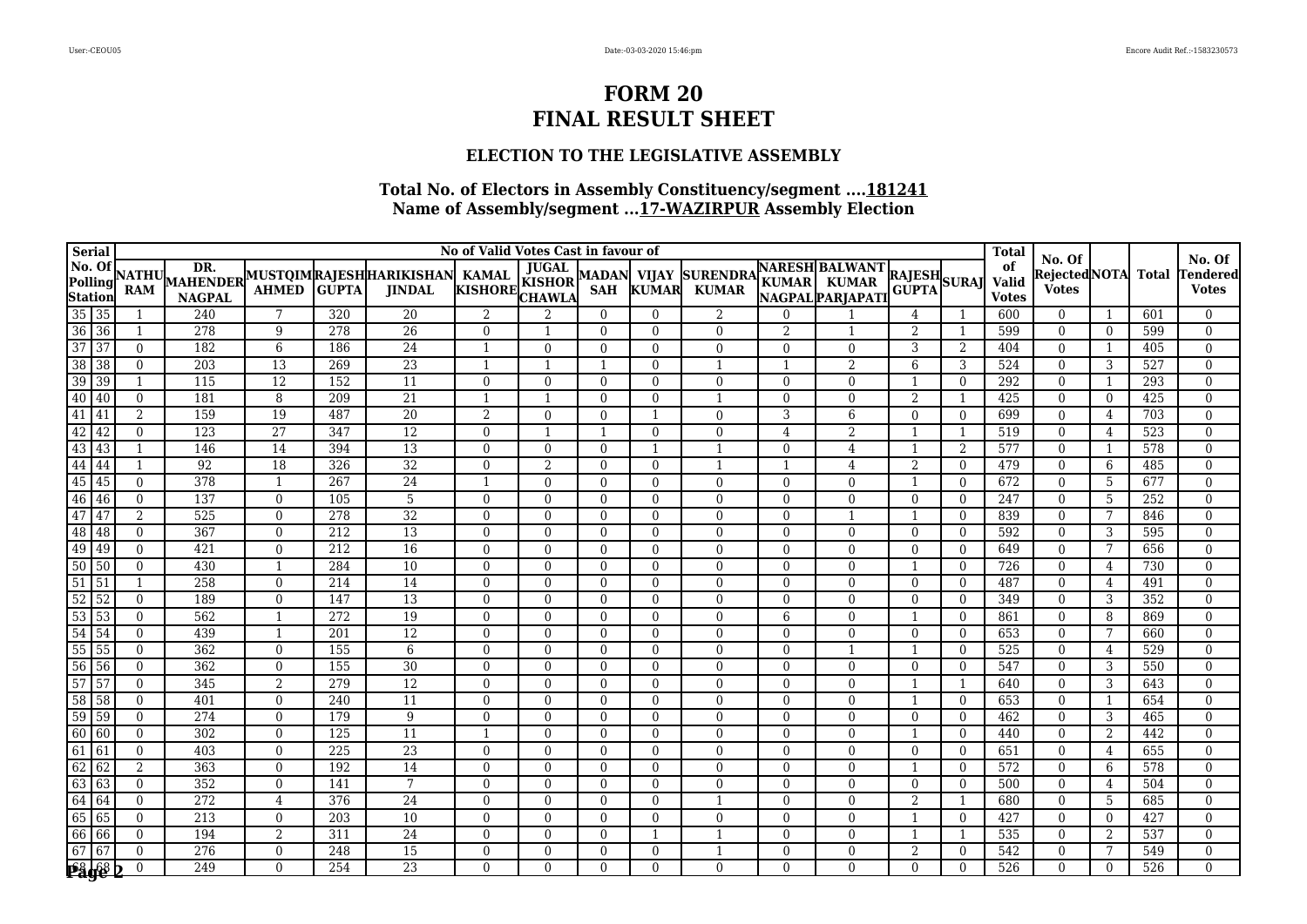### **ELECTION TO THE LEGISLATIVE ASSEMBLY**

| <b>Serial</b>                                                                                                 | No of Valid Votes Cast in favour of |                |                |              |                                                         |                |                |                            |                              |                                 |          |                                                          |                              |                | <b>Total</b>                | No. Of                       |                |              | No. Of                  |
|---------------------------------------------------------------------------------------------------------------|-------------------------------------|----------------|----------------|--------------|---------------------------------------------------------|----------------|----------------|----------------------------|------------------------------|---------------------------------|----------|----------------------------------------------------------|------------------------------|----------------|-----------------------------|------------------------------|----------------|--------------|-------------------------|
| <b>No. Of</b><br><b>Polling</b><br><b>Station</b><br>69 69<br>70 70                                           | <b>NATHU</b><br><b>RAM</b>          | <b>NAGPAL</b>  | <b>AHMED</b>   | <b>GUPTA</b> | MAHENDER MUSTOIMRAJESHHARIKISHAN KAMAL<br><b>JINDAL</b> | KISHORE KISHOR | <b>JUGAL</b>   | <b>MADAN</b><br><b>SAH</b> | <b>VIJAY</b><br><b>KUMAR</b> | <b>SURENDRA</b><br><b>KUMAR</b> |          | <b>NARESH BALWANT</b><br>KUMAR KUMAR<br>NAGPAL PARJAPATI | <b>RAJESH</b><br>GUPTA SURAJ |                | of<br>Valid<br><b>Votes</b> | RejectedNOTA<br><b>Votes</b> |                | <b>Total</b> | endered<br><b>Votes</b> |
|                                                                                                               | $\mathbf{0}$                        | 348            | 2              | 317          | 26                                                      | $\Omega$       | $\Omega$       | $\mathbf{0}$               |                              | $\mathbf{1}$                    | $\Omega$ | $\Omega$                                                 | $\theta$                     |                | 696                         | $\theta$                     | 3              | 699          | $\mathbf{0}$            |
|                                                                                                               | $\overline{2}$                      | 283            | 3              | 311          | $\overline{25}$                                         | $\mathbf{0}$   | $\overline{0}$ | $\mathbf{0}$               | $\mathbf{0}$                 | $\mathbf{1}$                    | $\Omega$ | $\Omega$                                                 | $\overline{0}$               | $\overline{0}$ | 625                         | $\overline{0}$               | 1              | 626          | $\mathbf{0}$            |
| $\begin{array}{ c c c }\n\hline\n71 & 71 \\ \hline\n72 & 72 \\ \hline\n\end{array}$                           | $\mathbf{1}$                        | 230            | 2              | 303          | 16                                                      | $\mathbf{1}$   | $\theta$       | $\Omega$                   | -1                           | $\theta$                        |          | $\theta$                                                 | 2                            | $\Omega$       | 557                         | $\theta$                     | 2              | 559          | $\Omega$                |
|                                                                                                               | $\theta$                            | 276            | 1              | 248          | 16                                                      | $\Omega$       | $\Omega$       | $\Omega$                   | $\Omega$                     | $\Omega$                        | $\Omega$ | $\Omega$                                                 | $\mathbf{1}$                 | $\Omega$       | 542                         | $\Omega$                     | 1              | 543          | $\Omega$                |
| $\overline{73}$<br>$\overline{73}$                                                                            | $\mathbf 1$                         | 306            | 3              | 333          | 43                                                      | $\Omega$       | $\Omega$       | $\Omega$                   | $\theta$                     | $\Omega$                        | $\Omega$ | $\Omega$                                                 | 2                            | $\Omega$       | 688                         | $\theta$                     | $\overline{4}$ | 692          | $\mathbf{0}$            |
| 74 74                                                                                                         | $\overline{0}$                      | 302            | 1              | 283          | $\overline{17}$                                         | $\Omega$       | $\mathbf{0}$   | $\Omega$                   | -1                           | $\Omega$                        | $\Omega$ | $\Omega$                                                 | $\Omega$                     | $\Omega$       | 604                         | $\overline{0}$               | $\overline{4}$ | 608          | $\mathbf{0}$            |
| $\overline{75}$<br>75                                                                                         |                                     | 250            | $\mathbf{0}$   | 344          | 10                                                      | $\mathbf{0}$   | $\overline{0}$ | $\mathbf{0}$               | $\Omega$                     | $\Omega$                        |          |                                                          |                              | $\Omega$       | 608                         | $\overline{0}$               | $\overline{2}$ | 610          | $\mathbf{0}$            |
| 76<br>76                                                                                                      | $\Omega$                            | 330            | $\mathbf{0}$   | 336          | $\overline{23}$                                         | $\Omega$       | $\mathbf{1}$   | $\mathbf{0}$               | $\mathbf{1}$                 | 3                               | $\Omega$ | $\overline{2}$                                           | 2                            | $\Omega$       | 698                         | $\Omega$                     | $\overline{4}$ | 702          | $\mathbf{0}$            |
| 77<br>77                                                                                                      | $\theta$                            | 213            | 1              | 147          | $7\phantom{.0}$                                         | $\Omega$       | $\Omega$       | $\Omega$                   | $\theta$                     | $\Omega$                        | $\Omega$ | $\theta$                                                 | 2                            | $\Omega$       | 370                         | $\theta$                     | -1             | 371          | $\Omega$                |
| $\overline{78}$<br>78                                                                                         | $\Omega$                            | 171            | 2              | 250          | 11                                                      | $\Omega$       | $\mathbf{1}$   | $\Omega$                   | $\theta$                     | $\overline{2}$                  | $\Omega$ | $\Omega$                                                 | $\theta$                     | $\Omega$       | 437                         | $\theta$                     | 7              | 444          | $\Omega$                |
| 79<br>79                                                                                                      | $\Omega$                            | 288            | $\theta$       | 238          | 5                                                       | $\Omega$       | $\Omega$       | $\Omega$                   | $\theta$                     | $\theta$                        | $\Omega$ | $\Omega$                                                 |                              | $\Omega$       | 532                         | $\theta$                     | 6              | 538          | $\Omega$                |
| $\overline{80}$<br>80                                                                                         |                                     | 262            | 2              | 309          | $\overline{22}$                                         | $\Omega$       | $\theta$       | $\Omega$                   | $\theta$                     | $\theta$                        | $\Omega$ | $\theta$                                                 | $\theta$                     | $\Omega$       | 596                         | $\theta$                     | 5              | 601          | $\Omega$                |
| $\begin{array}{ c c }\hline 81 \\ \hline 82 \\ \hline \end{array}$<br> 81                                     | $\Omega$                            | 245            | $\mathbf{1}$   | 230          | $\overline{19}$                                         | $\Omega$       | $\theta$       | $\overline{0}$             | $\theta$                     | $\mathbf{1}$                    | $\Omega$ | $\theta$                                                 | 3                            | $\Omega$       | 499                         | $\theta$                     | $\overline{0}$ | 499          | $\Omega$                |
| 82                                                                                                            | $\Omega$                            | 256            | 1              | 275          | $\overline{12}$                                         | 2              | $\mathbf{0}$   | $\mathbf{0}$               | $\theta$                     | $\overline{0}$                  | $\Omega$ | $\theta$                                                 | $\overline{0}$               | $\overline{0}$ | 546                         | $\overline{0}$               | 4              | 550          | $\mathbf{0}$            |
|                                                                                                               | $\Omega$                            | $\overline{0}$ | $\theta$       | $\Omega$     | $\theta$                                                | $\Omega$       | $\Omega$       | $\Omega$                   | $\Omega$                     | $\Omega$                        | $\Omega$ | $\Omega$                                                 | $\Omega$                     | $\Omega$       | $\theta$                    | $\Omega$                     | $\overline{0}$ | $\Omega$     | $\Omega$                |
| $\begin{array}{r} 62 & 62 \\ 83 & 83 \\ 84 & 84 \\ 85 & 85 \\ 86 & 86 \end{array}$                            | $\Omega$                            | 340            | $\theta$       | 337          | 10                                                      | $\Omega$       | $\Omega$       | $\Omega$                   | $\Omega$                     | $\overline{2}$                  | $\Omega$ | $\Omega$                                                 | 3                            | $\Omega$       | 692                         | $\Omega$                     | 3              | 695          | $\Omega$                |
|                                                                                                               | $\overline{2}$                      | 313            | $\mathbf{1}$   | 389          | $\overline{12}$                                         | $\Omega$       | $\Omega$       | $\Omega$                   | $\theta$                     | $\theta$                        | $\Omega$ | $\Omega$                                                 | 4                            | $\theta$       | 721                         | $\theta$                     | 3              | 724          | $\mathbf{0}$            |
|                                                                                                               | $\theta$                            | 305            | 2              | 478          | $\overline{14}$                                         | 2              | $\overline{0}$ | $\mathbf{0}$               | $\overline{0}$               | 3                               | $\Omega$ | $\overline{0}$                                           |                              | $\overline{0}$ | 805                         | $\overline{0}$               | 3              | 808          | $\mathbf{0}$            |
| $\begin{array}{r} 63 & 66 \\ 87 & 87 \\ 88 & 88 \\ 89 & 89 \\ \hline \end{array}$                             | $\mathbf{0}$                        | 368            | $\overline{0}$ | 248          | $\overline{22}$                                         | -1             | $\overline{0}$ | $\mathbf{0}$               | $\theta$                     | $\theta$                        | $\Omega$ | $\overline{0}$                                           | 3                            | $\theta$       | 642                         | $\theta$                     | 4              | 646          | $\mathbf{0}$            |
|                                                                                                               | $\theta$                            | 387            | $\overline{1}$ | 258          | 24                                                      | $\mathbf{1}$   | $\overline{0}$ | $\Omega$                   | $\theta$                     | $\theta$                        | $\Omega$ | $\theta$                                                 | -1                           | $\Omega$       | 672                         | $\theta$                     | 4              | 676          | $\mathbf{0}$            |
|                                                                                                               | $\Omega$                            | 334            | $\theta$       | 210          | $\overline{13}$                                         | $\Omega$       | $\theta$       | $\Omega$                   | $\theta$                     | $\Omega$                        | $\Omega$ | $\Omega$                                                 | $\Omega$                     | $\Omega$       | 557                         | $\theta$                     | 6              | 563          | $\Omega$                |
|                                                                                                               |                                     | 312            | 1              | 178          | $\overline{12}$                                         | $\Omega$       | $\theta$       | $\Omega$                   | $\theta$                     | $\Omega$                        | $\Omega$ | $\Omega$                                                 | $\Omega$                     | $\Omega$       | 504                         | $\theta$                     | 2              | 506          | $\mathbf{0}$            |
| $\sqrt{91}$                                                                                                   | $\theta$                            | 241            | $\mathbf{0}$   | 76           | $\overline{4}$                                          | $\mathbf{0}$   | $\Omega$       | $\mathbf{0}$               | $\Omega$                     | $\Omega$                        | $\Omega$ | $\Omega$                                                 | $\Omega$                     | $\Omega$       | 321                         | $\theta$                     | 3              | 324          | $\mathbf{0}$            |
| 92                                                                                                            | $\Omega$                            | 396            | $\overline{1}$ | 192          | 12                                                      | $\Omega$       | $\Omega$       |                            | $\Omega$                     |                                 | $\Omega$ |                                                          |                              | $\Omega$       | 605                         | $\Omega$                     | 5              | 610          | $\theta$                |
| $\frac{91}{92}$<br>$\frac{93}{93}$<br>93                                                                      |                                     | 390            | 1              | 191          | $\overline{14}$                                         | $\mathbf{0}$   | $\overline{0}$ | $\overline{0}$             | $\theta$                     | $\mathbf{1}$                    | $\Omega$ | $\Omega$                                                 |                              | $\Omega$       | 599                         | $\overline{0}$               | 6              | 605          | $\mathbf{0}$            |
| 94                                                                                                            | $\theta$                            | 335            | $\overline{0}$ | 149          | 4                                                       | $\mathbf{0}$   | $\overline{0}$ | $\mathbf{0}$               | $\theta$                     | 1                               | $\Omega$ | $\theta$                                                 |                              | $\Omega$       | 490                         | $\overline{0}$               | 9              | 499          | $\mathbf{0}$            |
| $\frac{95}{96}$<br>$\sqrt{95}$                                                                                | $\Omega$                            | 173            | $\Omega$       | 86           | 5                                                       | $\Omega$       | $\Omega$       | $\theta$                   | $\Omega$                     | $\theta$                        | $\Omega$ | $\Omega$                                                 | $\Omega$                     | $\Omega$       | 264                         | $\Omega$                     | $\overline{0}$ | 264          | $\Omega$                |
| $\sqrt{96}$                                                                                                   | $\Omega$                            | 233            | $\theta$       | 90           | 14                                                      | $\Omega$       | $\Omega$       | $\Omega$                   | $\Omega$                     | $\theta$                        | $\Omega$ | $\Omega$                                                 |                              | $\Omega$       | 338                         | $\theta$                     | 1              | 339          | $\Omega$                |
| $\frac{97}{98}$<br>$\sqrt{97}$                                                                                | $\Omega$                            | 416            | $\theta$       | 272          | 20                                                      | $\Omega$       | $\Omega$       | $\Omega$                   | $\theta$                     | $\theta$                        | $\Omega$ | $\theta$                                                 |                              | $\theta$       | 709                         | $\theta$                     | 4              | 713          | $\Omega$                |
| 98                                                                                                            | $\Omega$                            | 317            | $\overline{0}$ | 275          | $\overline{19}$                                         | $\Omega$       | $\mathbf{0}$   | $\Omega$                   | $\theta$                     | -1                              | $\Omega$ | $\Omega$                                                 |                              | $\Omega$       | 613                         | $\overline{0}$               | 4              | 617          | $\Omega$                |
|                                                                                                               | $\Omega$                            | 114            | $\mathbf{0}$   | 274          | 11                                                      | $\Omega$       | $\theta$       | $\mathbf{0}$               |                              | 3                               |          |                                                          |                              |                | 407                         | $\theta$                     | 1              | 408          | $\Omega$                |
| $\begin{array}{r}\n 99 \overline{)99} \\  \hline\n 100 \overline{)100} \\  101 \overline{)101}\n \end{array}$ | $\mathbf{0}$                        | 97             |                | 366          | 8                                                       | $\Omega$       | $\overline{0}$ |                            | $\Omega$                     | $\Omega$                        | $\Omega$ | $\mathbf{0}$                                             | 3                            | $\overline{0}$ | 476                         | $\Omega$                     | $\overline{0}$ | 476          | $\Omega$                |
|                                                                                                               |                                     | 196            | 3              | 384          | $\overline{20}$                                         | $\Omega$       | $\Omega$       | $\Omega$                   | $\theta$                     | $\overline{2}$                  |          | $\Omega$                                                 |                              |                | 609                         | $\Omega$                     | $\overline{0}$ | 609          | $\mathbf{0}$            |
| <b>Page 3</b>                                                                                                 | $\theta$                            | 258            | $\overline{4}$ | 338          | $\overline{12}$                                         | $\Omega$       | $\Omega$       | $\Omega$                   |                              | $\Omega$                        |          | $\Omega$                                                 |                              | $\Omega$       | 615                         | $\Omega$                     | 2              | 617          | $\Omega$                |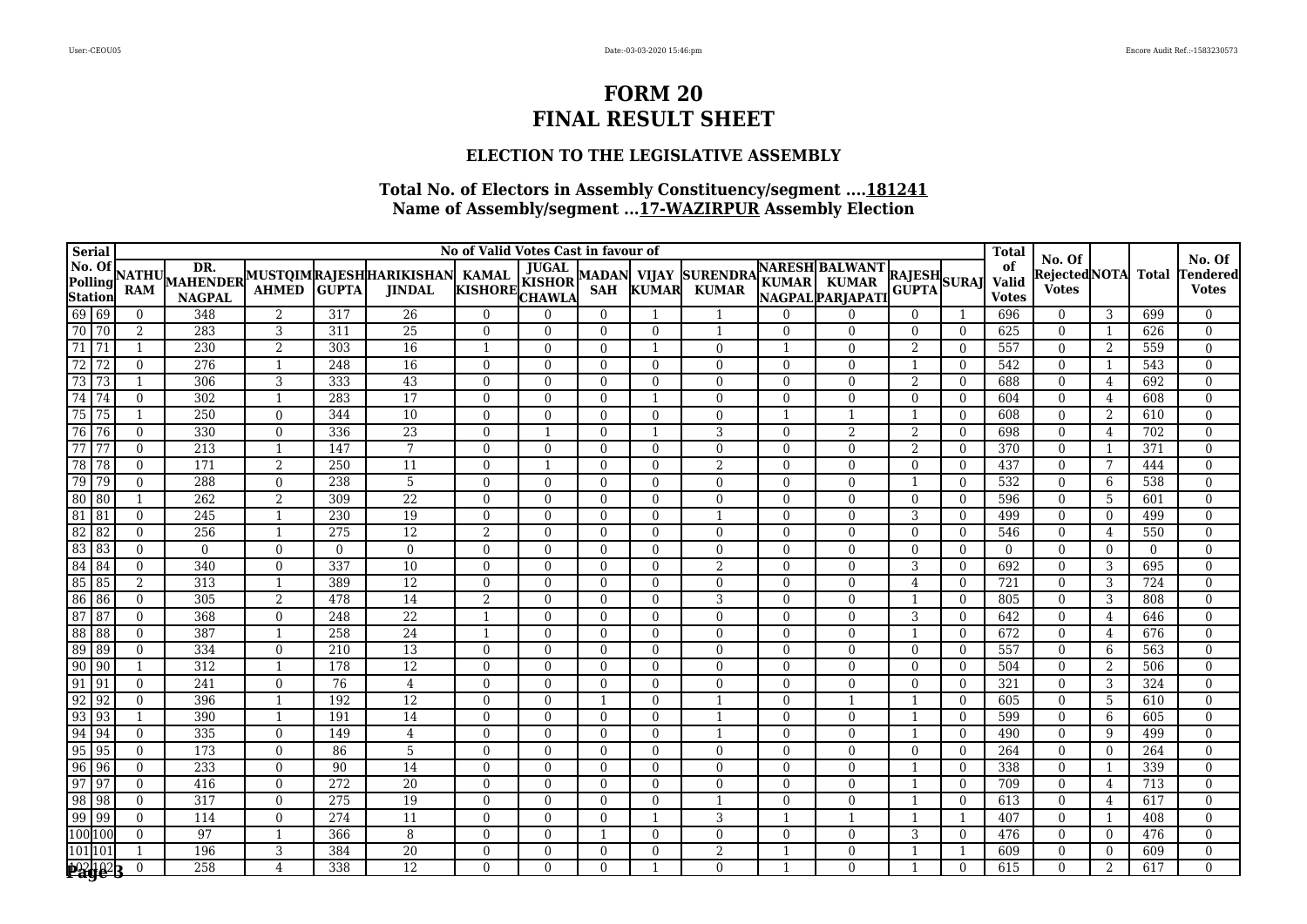### **ELECTION TO THE LEGISLATIVE ASSEMBLY**

| <b>Serial</b>                                                                                       | No of Valid Votes Cast in favour of |               |                |              |                                                         |                |                |                            |                              |                                 |                |                                                          |                              |                | <b>Total</b>                | No. Of                       |                |              | No. Of                  |
|-----------------------------------------------------------------------------------------------------|-------------------------------------|---------------|----------------|--------------|---------------------------------------------------------|----------------|----------------|----------------------------|------------------------------|---------------------------------|----------------|----------------------------------------------------------|------------------------------|----------------|-----------------------------|------------------------------|----------------|--------------|-------------------------|
| <b>No. Of</b><br><b>No. Of</b><br><b>Polling</b><br><b>Station</b><br>103 103<br>104 104<br>105 105 | <b>NATHU</b><br>RAM                 | <b>NAGPAL</b> | <b>AHMED</b>   | <b>GUPTA</b> | MAHENDER MUSTOIMRAJESHHARIKISHAN KAMAL<br><b>JINDAL</b> | KISHORE KISHOR | <b>JUGAL</b>   | <b>MADAN</b><br><b>SAH</b> | <b>VIJAY</b><br><b>KUMAR</b> | <b>SURENDRA</b><br><b>KUMAR</b> |                | <b>NARESH BALWANT</b><br>KUMAR KUMAR<br>NAGPAL PARJAPATI | <b>RAJESH</b><br>GUPTA SURAJ |                | of<br>Valid<br><b>Votes</b> | RejectedNOTA<br><b>Votes</b> |                | <b>Total</b> | endered<br><b>Votes</b> |
|                                                                                                     | $\mathbf{0}$                        | 303           | $\overline{1}$ | 314          | 12                                                      | -1             | $\Omega$       | $\Omega$                   | $\theta$                     |                                 | $\mathfrak{D}$ | $\Omega$                                                 | $\Omega$                     | $\Omega$       | 634                         | $\theta$                     | 4              | 638          | $\Omega$                |
|                                                                                                     | $\Omega$                            | 349           | 1              | 332          | $\overline{10}$                                         | $\Omega$       | $\Omega$       | $\Omega$                   | $\theta$                     | 2                               | $\Omega$       | $\Omega$                                                 | $\Omega$                     | $\Omega$       | 694                         | $\theta$                     | 1              | 695          | $\mathbf{0}$            |
|                                                                                                     | $\mathbf{0}$                        | 191           | $\mathbf{1}$   | 447          | 18                                                      | $\mathbf{0}$   | $\mathbf{0}$   | $\Omega$                   | $\theta$                     | 2                               |                | $\theta$                                                 | -1                           | $\Omega$       | 661                         | $\theta$                     | 1              | 662          | $\mathbf{0}$            |
| 106<br>106<br>107<br>107<br>108<br>108<br>109<br>109                                                | $\mathbf{0}$                        | 142           | $\theta$       | 261          | $\overline{18}$                                         | $\Omega$       | $\overline{0}$ | $\Omega$                   | $\theta$                     | $\theta$                        | $\Omega$       | $\overline{2}$                                           |                              | $\Omega$       | 424                         | $\theta$                     | $\mathbf{3}$   | 427          | $\mathbf{0}$            |
|                                                                                                     | $\mathbf{0}$                        | 229           | 1              | 164          | 4                                                       | $\Omega$       | $\theta$       | $\Omega$                   | $\theta$                     | $\Omega$                        | $\Omega$       | $\Omega$                                                 | $\Omega$                     | $\Omega$       | 398                         | $\theta$                     | 1              | 399          | $\mathbf{0}$            |
|                                                                                                     | $\Omega$                            | 157           | 2              | 205          | 11                                                      | $\Omega$       | $\theta$       | $\Omega$                   | $\theta$                     | $\Omega$                        |                | $\Omega$                                                 | $\Omega$                     |                | 377                         | $\theta$                     | $\theta$       | 377          | $\Omega$                |
|                                                                                                     | $\mathbf{0}$                        | 205           | $\overline{1}$ | 199          | 33                                                      | $\Omega$       | $\theta$       | $\Omega$                   | $\theta$                     | $\Omega$                        |                | $\Omega$                                                 |                              | $\Omega$       | 440                         | $\theta$                     | $\overline{0}$ | 440          | $\mathbf{0}$            |
| 110 110                                                                                             | $\theta$                            | 294           | 3              | 393          | $\overline{22}$                                         | $\mathbf{0}$   | $\theta$       | $\mathbf{0}$               | $\Omega$                     | 6                               | $\Omega$       | $\overline{2}$                                           | 2                            |                | 723                         | $\Omega$                     | $\overline{0}$ | 723          | $\mathbf{0}$            |
| 111 111                                                                                             |                                     | 457           | 1              | 316          | 19                                                      | $\overline{1}$ | $\Omega$       | $\mathbf{0}$               | $\theta$                     | $\overline{0}$                  | $\Omega$       | $\Omega$                                                 |                              | $\Omega$       | 796                         | $\Omega$                     | $\overline{4}$ | 800          | $\mathbf{0}$            |
| 112 112                                                                                             | $\theta$                            | 365           | 1              | 250          | $\overline{17}$                                         | $\Omega$       | $\Omega$       | $\Omega$                   | $\theta$                     | $\Omega$                        | $\Omega$       | $\Omega$                                                 |                              | $\Omega$       | 634                         | $\theta$                     | -5             | 639          | $\Omega$                |
| 113 113                                                                                             | $\overline{2}$                      | 376           | 1              | 177          | 15                                                      | 2              | $\Omega$       | $\Omega$                   | $\theta$                     | $\mathbf{1}$                    | $\Omega$       | $\Omega$                                                 | $\theta$                     | $\Omega$       | 574                         | $\theta$                     | -5             | 579          | $\mathbf{0}$            |
| 114 114                                                                                             | $\theta$                            | 275           | 2              | 291          | $\overline{21}$                                         | $\Omega$       | $\theta$       | $\Omega$                   | $\theta$                     | $\overline{0}$                  |                | $\Omega$                                                 | 2                            | $\theta$       | 592                         | $\theta$                     | 3              | 595          | $\mathbf{0}$            |
| 115 115                                                                                             | 3                                   | 280           | 8              | 471          | $\overline{23}$                                         | 3              | $\mathbf{0}$   | $\mathbf{0}$               | $\theta$                     | $\theta$                        | $\Omega$       | $\theta$                                                 | 2                            | $\theta$       | 790                         | $\theta$                     | 1              | 791          | $\mathbf{0}$            |
| 116<br>117<br>117<br>117                                                                            | $\Omega$                            | 261           | 5              | 503          | $\overline{17}$                                         | $\Omega$       | $\mathbf{0}$   | $\mathbf{0}$               |                              |                                 | $\Omega$       | $\Omega$                                                 | 2                            | $\Omega$       | 790                         | $\theta$                     | 4              | 794          | $\Omega$                |
|                                                                                                     | $\Omega$                            | 348           | $\Omega$       | 595          | 40                                                      | $\Omega$       | $\theta$       | $\Omega$                   | -1                           | $\Omega$                        | $\Omega$       | $\Omega$                                                 | $\overline{0}$               | $\overline{2}$ | 986                         | $\theta$                     | 2              | 988          | $\Omega$                |
| 118 118                                                                                             | $\overline{2}$                      | 354           | $\overline{4}$ | 546          | $\overline{15}$                                         | $\overline{2}$ | $\theta$       |                            |                              |                                 | $\Omega$       | $\overline{0}$                                           | 2                            | $\Omega$       | 928                         | $\theta$                     | $\overline{0}$ | 928          | $\Omega$                |
| 119 119                                                                                             | 3                                   | 268           | $\theta$       | 270          | $\overline{18}$                                         | $\Omega$       | $\Omega$       | $\Omega$                   | $\Omega$                     | $\overline{2}$                  | $\Omega$       | $\mathbf{0}$                                             | $\overline{0}$               |                | 562                         | $\theta$                     | $\mathbf{1}$   | 563          | $\Omega$                |
| 120 120<br>121 121                                                                                  |                                     | 181           | 2              | 478          | $\overline{18}$                                         | $\Omega$       | $\overline{0}$ | $\Omega$                   | $\theta$                     | $\mathbf{1}$                    | $\Omega$       | 2                                                        | 5                            |                | 689                         | $\theta$                     | 1              | 690          | $\mathbf{0}$            |
|                                                                                                     | $\overline{2}$                      | 221           | 3              | 626          | 12                                                      | $\Omega$       | $\mathbf{1}$   | $\Omega$                   | $\theta$                     | $\overline{1}$                  |                | 2                                                        | 3                            |                | 873                         | $\theta$                     | 2              | 875          | $\mathbf{0}$            |
| 122 122                                                                                             | $\mathbf{1}$                        | 322           | $\theta$       | 288          | $\overline{17}$                                         | $\Omega$       | 1              | $\Omega$                   | $\mathbf{1}$                 | $\theta$                        | $\Omega$       | $\theta$                                                 | $\Omega$                     | $\theta$       | 630                         | $\theta$                     | 6              | 636          | $\mathbf{0}$            |
| 123123<br>124124                                                                                    | 1                                   | 269           | $\mathbf{1}$   | 195          | 8                                                       | $\Omega$       | $\theta$       | $\Omega$                   | $\theta$                     | $\overline{1}$                  | $\Omega$       | $\theta$                                                 | $\Omega$                     | $\Omega$       | 475                         | $\theta$                     | 4              | 479          | $\mathbf{0}$            |
|                                                                                                     | $\mathbf{0}$                        | 302           | $\overline{1}$ | 207          | 19                                                      | $\Omega$       | $\theta$       | $\Omega$                   | $\theta$                     | $\theta$                        | $\Omega$       | $\theta$                                                 | $\Omega$                     | $\theta$       | 529                         | $\theta$                     | 5              | 534          | $\mathbf{0}$            |
| 125 125                                                                                             | -1                                  | 344           | 1              | 270          | $\overline{26}$                                         | $\mathbf{0}$   | $\mathbf{0}$   | $\mathbf{0}$               | $\theta$                     | $\overline{0}$                  | $\Omega$       | $\overline{0}$                                           | $\overline{0}$               |                | 643                         | $\overline{0}$               | -5             | 648          | $\mathbf{0}$            |
| 126 126                                                                                             | $\mathbf{0}$                        | 280           | $\overline{1}$ | 236          | 26                                                      | $\Omega$       | $\theta$       | $\Omega$                   | $\theta$                     | $\Omega$                        | $\Omega$       | $\Omega$                                                 | $\Omega$                     | $\Omega$       | 543                         | $\theta$                     | 7              | 550          | $\Omega$                |
| 127<br>$ 12\rangle$                                                                                 | $\overline{2}$                      | 519           | $\theta$       | 261          | 13                                                      | $\Omega$       | $\theta$       | $\Omega$                   | $\Omega$                     | $\Omega$                        | $\Omega$       | $\Omega$                                                 |                              | $\Omega$       | 796                         | $\Omega$                     | 9              | 805          | $\theta$                |
| 128 128                                                                                             | $\overline{2}$                      | 435           | $\theta$       | 416          | $\overline{22}$                                         | $\Omega$       | $\Omega$       | $\Omega$                   | $\Omega$                     | $\mathbf{1}$                    | $\Omega$       | $\Omega$                                                 |                              | $\Omega$       | 877                         | $\theta$                     | 10             | 887          | $\mathbf{0}$            |
| 129 129                                                                                             | $\theta$                            | 185           | 2              | 419          | $\overline{24}$                                         | -1             | $\overline{0}$ | 3                          | $\theta$                     | $\overline{2}$                  |                |                                                          |                              | $\Omega$       | 639                         | $\overline{0}$               | 2              | 641          | $\mathbf{0}$            |
| 130 130                                                                                             | -1                                  | 174           | 4              | 402          | 17                                                      | $\Omega$       | $\Omega$       | -1                         | $\theta$                     | $\mathbf{1}$                    |                | 3                                                        | 4                            |                | 609                         | $\theta$                     | 3              | 612          | $\Omega$                |
| 131 131                                                                                             | $\overline{4}$                      | 422           | 3              | 438          | 21                                                      | $\mathbf{1}$   | $\overline{2}$ | $\Omega$                   | $\mathbf{1}$                 | $\overline{4}$                  | $\Omega$       |                                                          |                              | $\Omega$       | 898                         | $\theta$                     | $\overline{4}$ | 902          | $\Omega$                |
| 132 132                                                                                             | $\theta$                            | 219           | 2              | 305          | $\overline{17}$                                         | $\Omega$       | $\theta$       | $\Omega$                   | $\Omega$                     | $\theta$                        |                | $\Omega$                                                 | $\theta$                     | $\Omega$       | 544                         | $\theta$                     | $\overline{2}$ | 546          | $\Omega$                |
| 133 133                                                                                             | $\Omega$                            | 249           | $\mathbf{1}$   | 430          | $\overline{37}$                                         | $\Omega$       | $\mathbf{1}$   | $\Omega$                   | $\theta$                     | $\overline{4}$                  |                | $\overline{2}$                                           | 3                            | 2              | 730                         | $\theta$                     | 5              | 735          | $\Omega$                |
| 134 134                                                                                             | $\overline{2}$                      | 314           | 1              | 334          | 19                                                      | -1             | $\mathbf{0}$   | $\mathbf{0}$               | -1                           |                                 |                |                                                          | 7                            |                | 683                         | $\mathbf{0}$                 | 1              | 684          | $\mathbf{0}$            |
|                                                                                                     | $\overline{2}$                      | 399           | $\mathbf{1}$   | 407          | 9                                                       | $\Omega$       | $\Omega$       | $\Omega$                   | $\Omega$                     | $\Omega$                        | $\Omega$       |                                                          |                              |                | 821                         | $\theta$                     | 1              | 822          | $\Omega$                |
| 135 135<br>289 264                                                                                  | 5                                   | 358           | $\theta$       | 373          | 13                                                      | $\Omega$       | $\Omega$       | $\Omega$                   |                              | $\Omega$                        |                | $\Omega$                                                 | $\Omega$                     | $\Omega$       | 751                         | $\Omega$                     | $\overline{2}$ | 753          | $\Omega$                |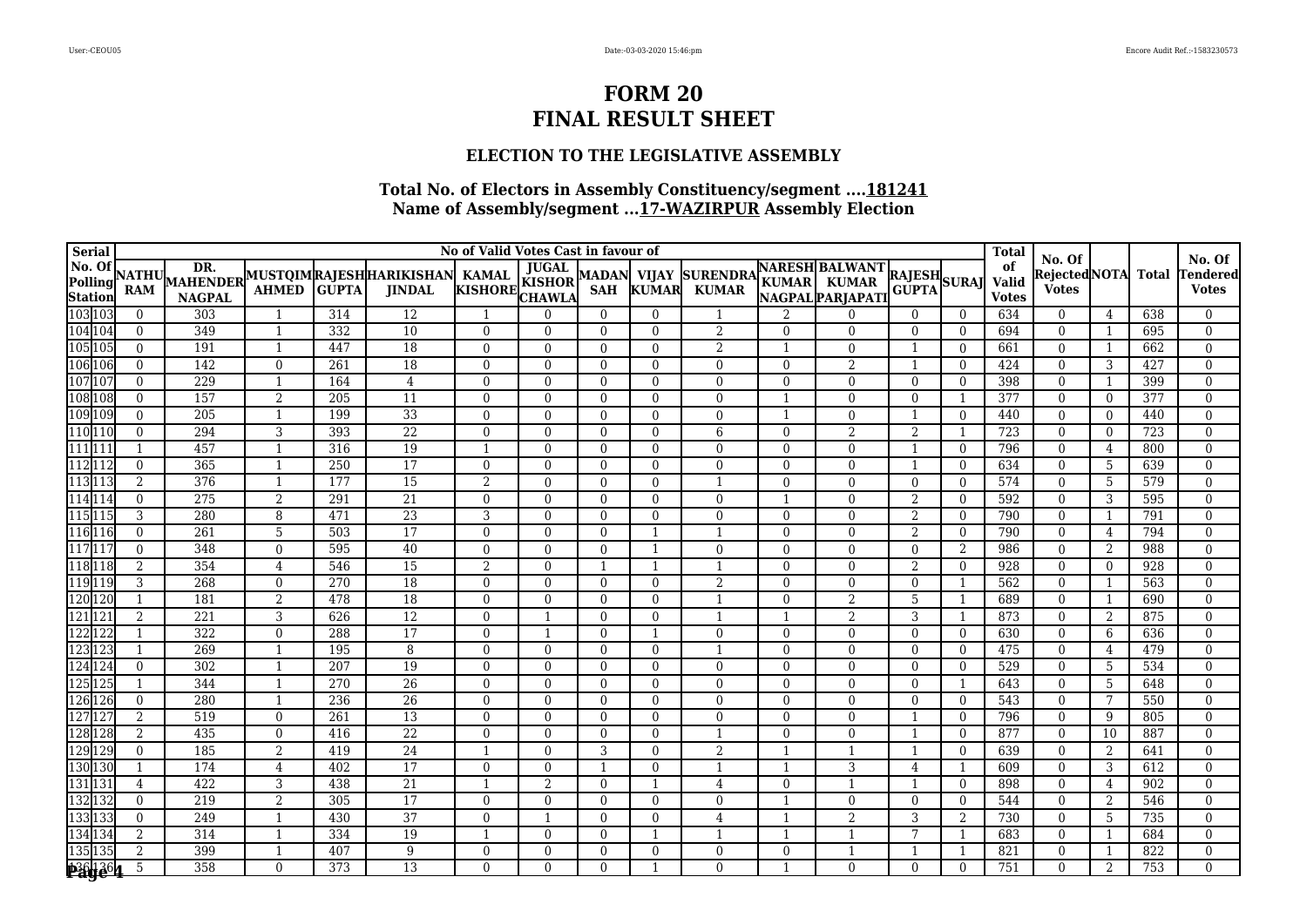### **ELECTION TO THE LEGISLATIVE ASSEMBLY**

| <b>Serial</b>                                                           | No of Valid Votes Cast in favour of |                  |                |            |                                                         |                         |                            |                            |                              |                                 |                |                                                          |                              |                | <b>Total</b>                |                                        |                |              | No. Of                   |
|-------------------------------------------------------------------------|-------------------------------------|------------------|----------------|------------|---------------------------------------------------------|-------------------------|----------------------------|----------------------------|------------------------------|---------------------------------|----------------|----------------------------------------------------------|------------------------------|----------------|-----------------------------|----------------------------------------|----------------|--------------|--------------------------|
| <b>No. Of</b><br><b>Polling</b><br><b>Station</b><br>137 137<br>138 138 | <b>NATHU</b><br><b>RAM</b>          | <b>NAGPAL</b>    | <b>AHMED</b>   | GŬPTA      | MAHENDER MUSTOIMRAJESHHARIKISHAN KAMAL<br><b>JINDAL</b> | KAMAL<br>KISHORE CHAWLA | <b>JUGAL</b>               | <b>MADAN</b><br><b>SAH</b> | <b>VIJAY</b><br><b>KUMAR</b> | <b>SURENDRA</b><br><b>KUMAR</b> |                | <b>NARESH BALWANT</b><br>KUMAR KUMAR<br>NAGPAL PARJAPATI | <b>RAJESH</b><br>GUPTA SURAJ |                | of<br>Valid<br><b>Votes</b> | No. Of<br>RejectedNOTA<br><b>Votes</b> |                | <b>Total</b> | endered<br><b>Votes</b>  |
|                                                                         | $\mathbf{0}$                        | 267              | $\overline{4}$ | 351        | 14                                                      | -1                      | $\Omega$                   |                            | $\theta$                     | 3                               | $\Omega$       | $\Omega$                                                 |                              | $\Omega$       | 642                         | $\theta$                               | 2              | 644          | $\mathbf{0}$             |
|                                                                         | 1                                   | 284              | 1              | 440        | 13                                                      | -1                      | $\mathbf{1}$               |                            | $\theta$                     | $\overline{1}$                  | $\Omega$       | $\Omega$                                                 | 2                            | $\overline{0}$ | 745                         | $\overline{0}$                         | 3              | 748          | $\mathbf{0}$             |
|                                                                         | $\mathbf{1}$                        | 219              | 1              | 267        | $7\phantom{.0}$                                         | $\Omega$                | $\theta$                   | $\Omega$                   | $\theta$                     | 2                               | -1             | $\theta$                                                 | -1                           | $\Omega$       | 499                         | $\theta$                               | 1              | 500          | $\mathbf{0}$             |
|                                                                         | $\mathbf{0}$                        | 194              | 2              | 414        | 9                                                       | -1                      | $\Omega$                   | $\Omega$                   | $\Omega$                     | 2                               | $\Omega$       |                                                          | $\mathbf{1}$                 | $\Omega$       | 624                         | $\Omega$                               | $\theta$       | 624          | $\mathbf{0}$             |
|                                                                         | $\mathbf{1}$                        | 196              | $\overline{4}$ | 546        | 30                                                      | $\mathbf{1}$            | $\Omega$                   | $\Omega$                   | $\theta$                     | $\mathbf{1}$                    |                |                                                          | $\theta$                     | $\Omega$       | 781                         | $\theta$                               | $\theta$       | 781          | $\mathbf{0}$             |
| 139 139<br>139 139<br>140 140<br>141 141<br>142 142                     | $\Omega$                            | 218              | $\overline{2}$ | 456        | $\overline{22}$                                         | $\Omega$                | $\theta$                   | $\Omega$                   | -1                           | $\mathbf{1}$                    | $\Omega$       | $\overline{2}$                                           |                              | $\Omega$       | 703                         | $\overline{0}$                         | 1              | 704          | $\mathbf{0}$             |
| 143<br>144<br>144                                                       | $\mathbf{0}$                        | 89               | $\overline{1}$ | 391        | 16                                                      | $\mathbf{0}$            | $\overline{0}$             | $\mathbf{0}$               | $\theta$                     | $\overline{2}$                  | $\Omega$       | $\theta$                                                 |                              | $\Omega$       | 500                         | $\overline{0}$                         | -1             | 501          | $\mathbf{0}$             |
|                                                                         | $\Omega$                            | 181              | $\mathbf{0}$   | 254        | 18                                                      | $\mathbf{0}$            | $\Omega$                   | $\mathbf{0}$               | $\theta$                     | $\mathbf{1}$                    |                |                                                          | $\Omega$                     |                | 457                         | $\Omega$                               | 1              | 458          | $\mathbf{0}$             |
| $\frac{111111}{145145}$<br>146 146                                      | $\theta$                            | 189              | $\theta$       | 327        | 16                                                      | $\Omega$                | $\Omega$                   | $\Omega$                   | $\theta$                     | $\theta$                        |                | $\Omega$                                                 | 3                            | $\Omega$       | 536                         | $\theta$                               | 1              | 537          | $\Omega$                 |
|                                                                         | $\overline{2}$                      | 275              | $\overline{0}$ | 628        | $\overline{32}$                                         | 2                       | $\mathbf{1}$               | $\Omega$                   | $\mathbf{1}$                 | 5                               | 3              |                                                          | 2                            | $\Omega$       | 952                         | $\theta$                               | 2              | 954          | $\mathbf{0}$             |
| 147 147                                                                 | 2                                   | 228              | $\overline{1}$ | 483        | $\overline{42}$                                         | $\Omega$                | $\Omega$                   | $\Omega$                   | $\theta$                     | 3                               | $\Omega$       | 3                                                        |                              | $\Omega$       | 763                         | $\theta$                               | 3              | 766          | $\Omega$                 |
| 148 148                                                                 | $\Omega$                            | 137              | $\overline{4}$ | 545        | $\overline{37}$                                         | $\Omega$                | $\theta$                   | $\Omega$                   | $\mathbf{1}$                 | $\theta$                        | $\Omega$       | 3                                                        | 3                            |                | 731                         | $\theta$                               | $\overline{2}$ | 733          | $\Omega$                 |
| 149<br>150<br>150<br>150                                                | $\overline{2}$                      | 141              | 10             | 418        | $\overline{24}$                                         | -1                      | $\theta$                   |                            | $\theta$                     | $\overline{4}$                  | $\Omega$       |                                                          | $\Omega$                     | $\theta$       | 602                         | $\theta$                               | $\overline{2}$ | 604          | $\Omega$                 |
|                                                                         |                                     | $\overline{117}$ | 1              | 366        | $\overline{30}$                                         | $\mathbf{0}$            | $\mathbf{0}$               | $\mathbf{0}$               | $\theta$                     | $\overline{0}$                  |                | $\overline{2}$                                           |                              | $\theta$       | 519                         | $\overline{0}$                         | -5             | 524          | $\mathbf{0}$             |
|                                                                         | $\theta$                            | 106              | 2              | 325        | $\overline{30}$                                         | 3                       | $\Omega$                   |                            | $\Omega$                     | 3                               | $\theta$       | $\overline{2}$                                           | $\overline{0}$               |                | 473                         | $\theta$                               | 2              | 475          | $\Omega$                 |
|                                                                         | $\Omega$                            | 187              | $\overline{1}$ | 429        | 24                                                      | $\Omega$                | $\Omega$                   | $\Omega$                   | 2                            | $\overline{1}$                  | $\Omega$       |                                                          | 3                            |                | 649                         | $\Omega$                               | 1              | 650          | $\Omega$                 |
|                                                                         |                                     | 246              | 3              | 533        | 29                                                      | $\Omega$                | $\Omega$                   | $\overline{2}$             | $\theta$                     | $\mathbf{1}$                    | $\Omega$       | $\Omega$                                                 | 2                            | $\Omega$       | 817                         | $\theta$                               | 1              | 818          | $\mathbf{0}$             |
|                                                                         | 2                                   | 212              | $\overline{4}$ | 325        | 31                                                      | 2                       | $\mathbf{1}$               |                            | $\mathbf{1}$                 | $\overline{1}$                  | $\Omega$       | 3                                                        | $\overline{1}$               | $\overline{0}$ | 584                         | $\overline{0}$                         | 3              | 587          | $\mathbf{0}$             |
| 155<br>155<br>156<br>156                                                | $\mathbf 1$                         | 211              | $\overline{2}$ | 493        | 29                                                      | $\mathbf{0}$            | $\mathbf{0}$               | $\mathbf{0}$               | $\theta$<br>$\mathbf{1}$     | $\overline{1}$                  |                | $\overline{0}$                                           | $\overline{0}$               | 3              | 741                         | $\theta$                               | -1             | 742          | $\mathbf{0}$             |
|                                                                         | 2<br>6                              | 220<br>244       | 11<br>11       | 567<br>436 | 66<br>34                                                | $\Omega$<br>2           | $\overline{0}$<br>$\theta$ | $\Omega$<br>$\Omega$       | -1                           | 3                               | $\Omega$       | $\theta$                                                 | 2<br>$\Omega$                | $\Omega$       | 873<br>737                  | $\Omega$<br>$\theta$                   | 1<br>$\theta$  | 874<br>737   | $\mathbf{0}$<br>$\Omega$ |
| 157157<br>158158                                                        |                                     | 321              | 3              | 537        | $\overline{23}$                                         | $\Omega$                | $\theta$                   | $\Omega$                   | $\theta$                     |                                 |                | $\overline{2}$                                           |                              |                | 891                         | $\theta$                               | 2              | 893          | $\mathbf{0}$             |
| 159 159                                                                 | $\theta$                            | 132              | 26             | 379        | $\overline{32}$                                         | $\overline{2}$          | $\Omega$                   | $\mathbf{0}$               | -1                           | $\overline{2}$                  | $\Omega$       | 3                                                        |                              | $\Omega$       | 578                         | $\theta$                               | 5              | 583          | $\mathbf{0}$             |
| 160 160                                                                 | 5                                   | 348              | 2              | 522        | $\overline{20}$                                         | $\mathbf{1}$            | $\Omega$                   | $\Omega$                   | $\Omega$                     | $\Omega$                        | $\Omega$       | $\Omega$                                                 | 3                            | $\Omega$       | 901                         | $\Omega$                               | 3              | 904          | $\theta$                 |
| 161 161                                                                 | $\overline{2}$                      | 210              | 20             | 469        | $\overline{27}$                                         | $\mathbf{0}$            | $\overline{2}$             |                            | $\Omega$                     | $\overline{0}$                  | $\Omega$       |                                                          | 2                            | $\Omega$       | 734                         | $\mathbf{0}$                           | $\overline{2}$ | 736          | $\mathbf{0}$             |
| 162 162                                                                 | 4                                   | 318              | 14             | 513        | 19                                                      | $\mathbf{0}$            | $\mathbf{0}$               | $\mathbf{0}$               | $\Omega$                     | $\mathbf{1}$                    |                | $\mathbf{0}$                                             | 3                            | $\overline{0}$ | 873                         | $\mathbf{0}$                           | $\overline{0}$ | 873          | $\mathbf{0}$             |
| 163 163                                                                 |                                     | 311              | 5              | 452        | $\overline{24}$                                         | $\Omega$                | $\Omega$                   | $\theta$                   | $\Omega$                     | $\mathbf{1}$                    | $\Omega$       | 2                                                        | 2                            | $\Omega$       | 798                         | $\theta$                               | 1              | 799          | $\Omega$                 |
| 164 164                                                                 | 3                                   | 321              | 2              | 436        | 36                                                      | $\Omega$                | $\Omega$                   | $\Omega$                   | $\mathbf{1}$                 | 5                               | $\overline{2}$ | 3                                                        | 5                            | $\theta$       | 814                         | $\theta$                               | 3              | 817          | $\Omega$                 |
|                                                                         |                                     | 200              | 3              | 319        | $\overline{29}$                                         | $\Omega$                | $\Omega$                   | $\Omega$                   | $\mathbf{1}$                 | 5                               | $\overline{a}$ | 2                                                        | $\theta$                     | $\theta$       | 562                         | $\theta$                               | 2              | 564          | $\Omega$                 |
| 165<br>166<br>166<br>166                                                | $\mathbf{0}$                        | 247              | 1              | 144        | $\overline{15}$                                         | $\Omega$                | $\mathbf{0}$               | $\Omega$                   | $\theta$                     | $\overline{0}$                  | $\Omega$       | $\overline{0}$                                           | $\overline{0}$               | $\Omega$       | 407                         | $\overline{0}$                         | 3              | 410          | $\Omega$                 |
|                                                                         | $\mathbf{0}$                        | 296              | $\overline{0}$ | 197        | $\overline{12}$                                         | $\Omega$                | $\theta$                   | $\mathbf{0}$               | $\theta$                     | $\Omega$                        | $\Omega$       | $\mathbf{0}$                                             |                              | $\Omega$       | 506                         | $\theta$                               | $\overline{2}$ | 508          | $\Omega$                 |
|                                                                         | $\theta$                            | 260              | $\mathbf{0}$   | 204        | $\overline{26}$                                         | $\Omega$                | $\overline{0}$             | $\mathbf{0}$               | $\Omega$                     | $\Omega$                        | $\Omega$       | $\mathbf{0}$                                             |                              | $\overline{0}$ | 491                         | $\Omega$                               | $\overline{4}$ | 495          | $\mathbf{0}$             |
| 167<br>168<br>168<br>169<br>169<br>169                                  | $\overline{4}$                      | 236              | 3              | 455        | $\overline{25}$                                         | 2                       | $\Omega$                   | $\Omega$                   | $\theta$                     | $\theta$                        | $\Omega$       | $\overline{2}$                                           | $\theta$                     | $\Omega$       | 727                         | $\Omega$                               | 4              | 731          | $\mathbf{0}$             |
| <b>Page 5</b>                                                           |                                     | 296              | $\theta$       | 393        | $\overline{17}$                                         | $\Omega$                | $\Omega$                   | $\Omega$                   | $\Omega$                     | $\Omega$                        | $\Omega$       |                                                          | $\Omega$                     | $\Omega$       | 708                         | $\Omega$                               | 2              | 710          | $\Omega$                 |